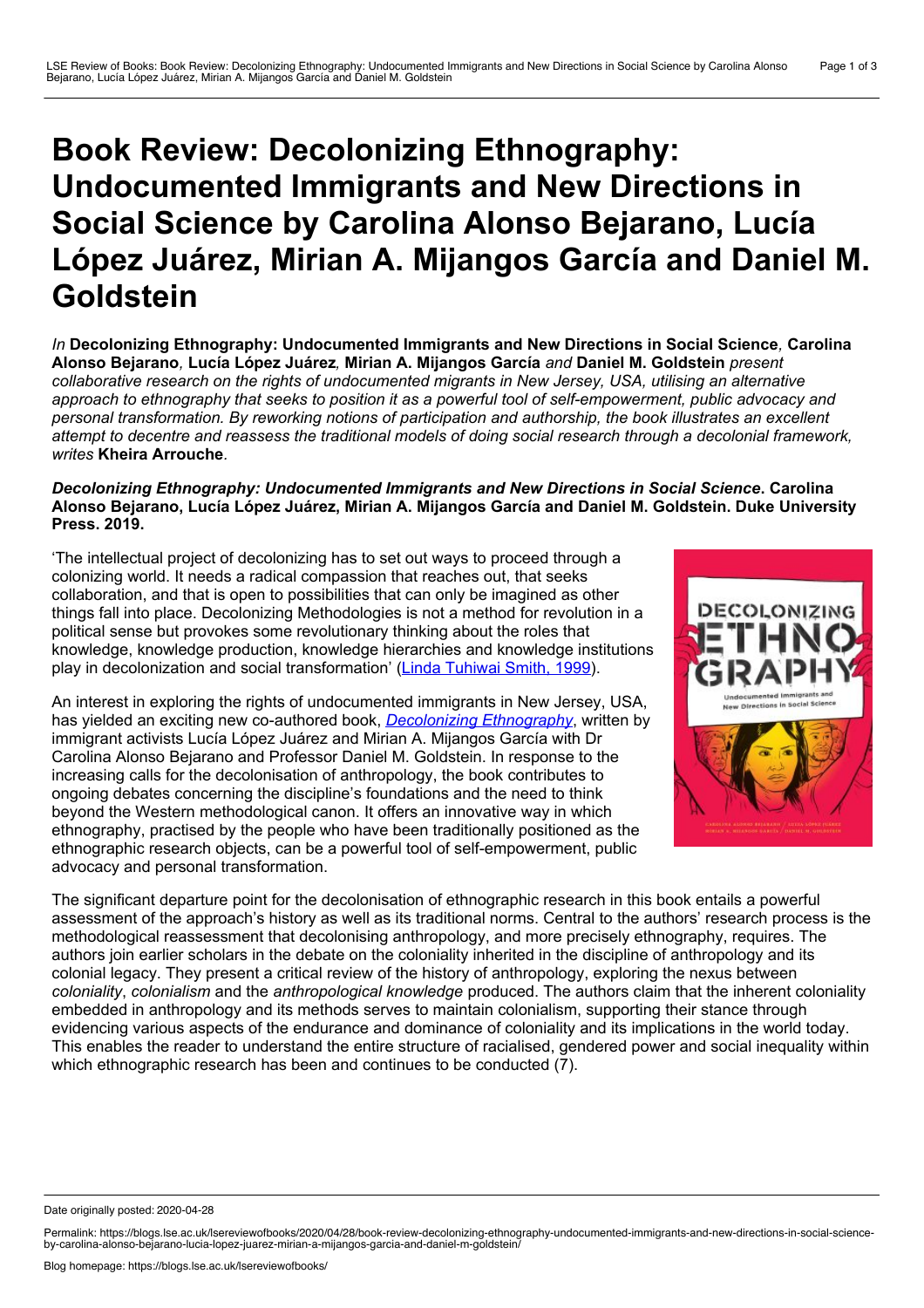The authors stress that only through a decolonial lens can we identify the interplay of racism, patriarchy, gender and class as discursive categories that have shaped the past and present coloniality of the contemporary world. In this vein, [decolonising](https://www.zedbooks.net/shop/book/decolonizing-methodologies/) means the process of dismantling the traditional ground of research that has long been defined by the West, practised through ways of thinking that are unreflexively infused with Western power and perpetually reinscribe Western forms of knowledge, representation and authority. The authors also discuss several anti-colonial research approaches such as feminism and collaborative ethnography. They highlight their importance and attempt to push back at the dominance of coloniality in anthropology and inequities in established modes of research practice. These approaches have fed into activist theory, which inspired the co-authors to start their journey towards decolonisation.



The book brings into sharp focus the conventional practices of ethnographic research and how ethnographers still encounter colonial inheritance and ideology in doing fieldwork. Decolonising ethnography as a discipline requires full awareness of these colonial legacies that an ethnographer may face. Offering a way to tackle these potential pitfalls in ethnographic research, the book provides extensive alternatives introduced by anthropologists to deconstruct ethnographic research, such as new and engaged forms of research that put an end to the subject/object dichotomy on which much contemporary science is founded. The authors also discuss in detail the ethnographer's supremacy over the object's world, which raises questions regarding researcher analyses of data and the representation of the population studied, especially considering the narrow scholarly canon and its Eurocentric perspective. Another notable issue in decolonising ethnographic research is the authorship question. The authors call for full recognition of the contribution made by fieldwork collaborators, which is a significant step towards encouraging researchers to learn from others through mutual engagement rather than merely extracting data from them.

The particular valuable contribution I see in this book is decolonising ethnographic research on undocumented immigrants in New Jersey. Such a research focus is filled with manifold obstacles when exploring the field world of undocumented migrants who are already living a marginalised life, under illegality, exploitation and violence. The book traces the evolution of Latin American undocumented immigration to the area and the restrictive instruments implemented by the state over its different towns that have left a liminal space for the migrants to live in. The authors firmly believe that research under these circumstances is more likely to endanger undocumented people in an abusive securitised system, fuelling the toxic narrative on undocumented migration. This requires the authors to explore alternatives to make ethnographic research a decolonial instrument for the population of the study.

Date originally posted: 2020-04-28

Permalink: https://blogs.lse.ac.uk/lsereviewofbooks/2020/04/28/book-review-decolonizing-ethnography-undocumented-immigrants-and-new-directions-in-social-science-<br>by-carolina-alonso-bejarano-lucia-lopez-juarez-mirian-a-mija